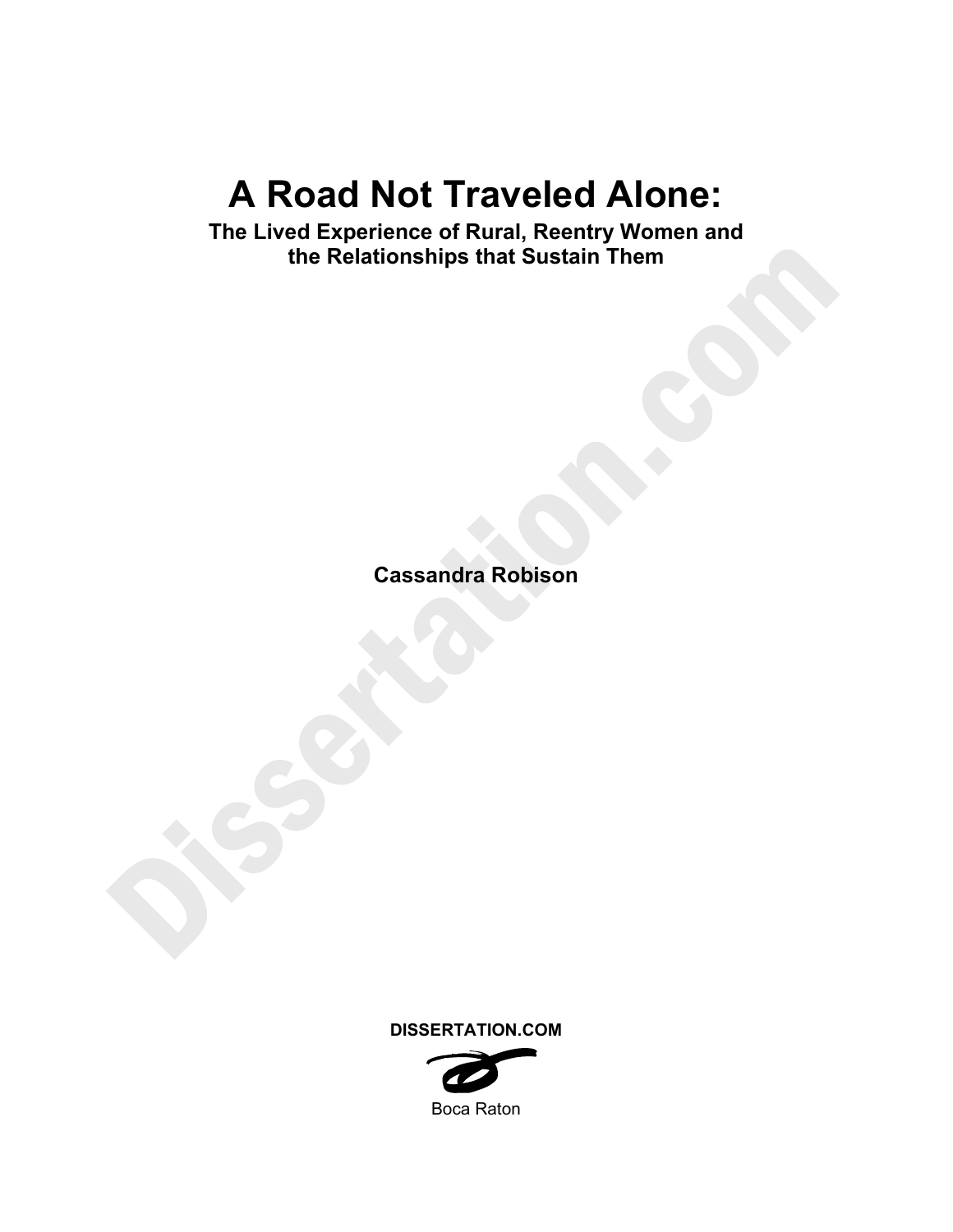*A Road Not Traveled Alone: The Lived Experience of Rural, Reentry Women and the Relationships that Sustain Them* 

Copyright © 2007 Cassandra Robison

All rights reserved. No part of this book may be reproduced or transmitted in any form or by any means, electronic or mechanical, including photocopying, recording, or by any information storage and retrieval system, without written permission from the publisher.

> Dissertation.com Boca Raton, Florida USA • 2008

ISBN-10: 1-59942-682-X ISBN-13: 978-1-59942-682-2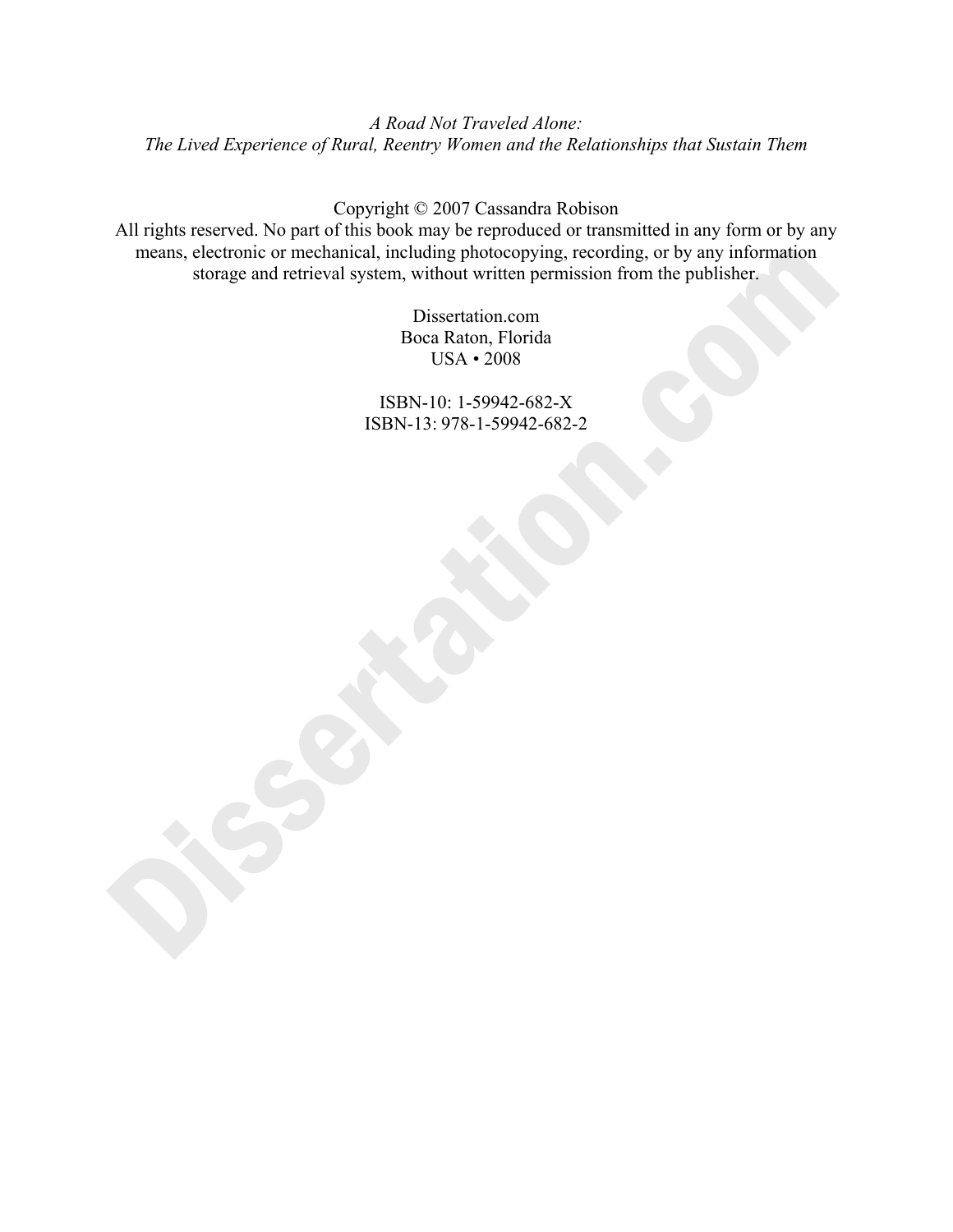## ABSTRACT

Although the literature contains much research about reentry women in past decades, that research focused primarily on white, middle class women. It is rich with studies in mentoring, but previous studies rarely explored the crucial connections between reentry women and mentoring. This study bridges the gap by exploring the experiences of 10 multicultural, reentry women in the rural South at a small community college. The researcher conducted audio-taped interviews of all participants and collected several prose artifacts offered by participants. Initially, the typed transcripts were analyzed and coded into major categories; codes were collapsed and meaning making continued until 5 themes emerged that best evinced the essence of the participants' experience. The findings show that reentry women rely on a broad nexus of support critical to their success. The study identified the importance of informal mentors and found specific ways that academia might support reentry women. As reentry women journey through academe, they find their voices, indicating growing confidence and a sense of empowerment. Such positive changes make theirs a heroic, transformative journey. Despite substantial barriers and real world demands, reentry women endure and succeed, bettering their own lives, their families' lives, and, ultimately, their communities. Their story reflects a half century of societal change regarding women's roles. In the 21st century, reentry women form a growing and substantial population in higher education, thus institutions, educators, and staff must better understand and support them. This study offers specific recommendations for building such support systems and enacting positive social change.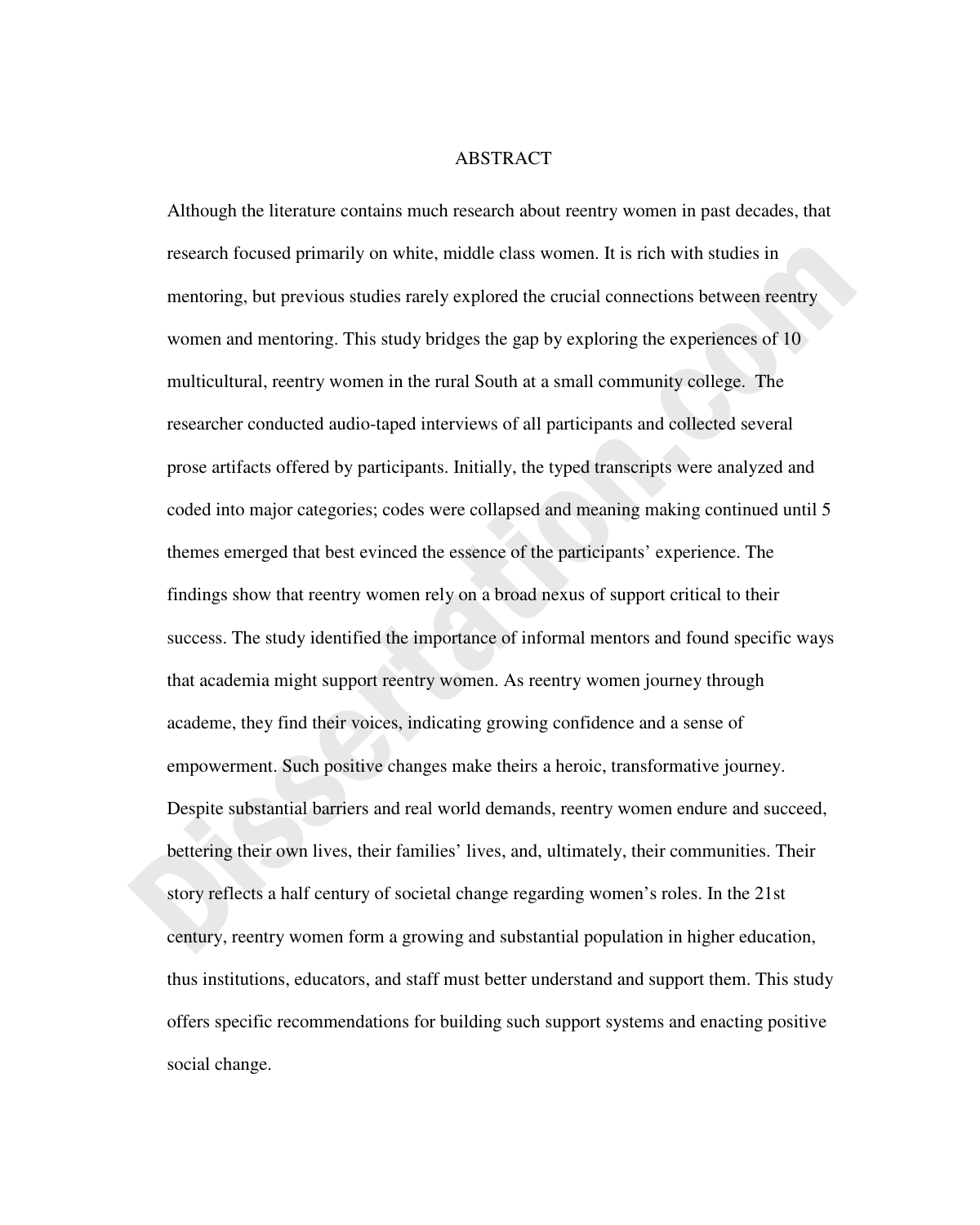A Road Not Traveled Alone: The Lived Experience of Rural, Multicultural, Reentry Women and the Relationships that Sustain Them

by

Cassandra Johnson Robison

A.A., Jamestown Community College, 1975 B.A., State University of New York, Fredonia, 1977 M.Ed., English, University of Arizona, 1983

Dissertation Dissertation Submitted in Partial Fulfillment of the Requirements for the Degree of Doctor of Philosophy Education

> Walden University August 2007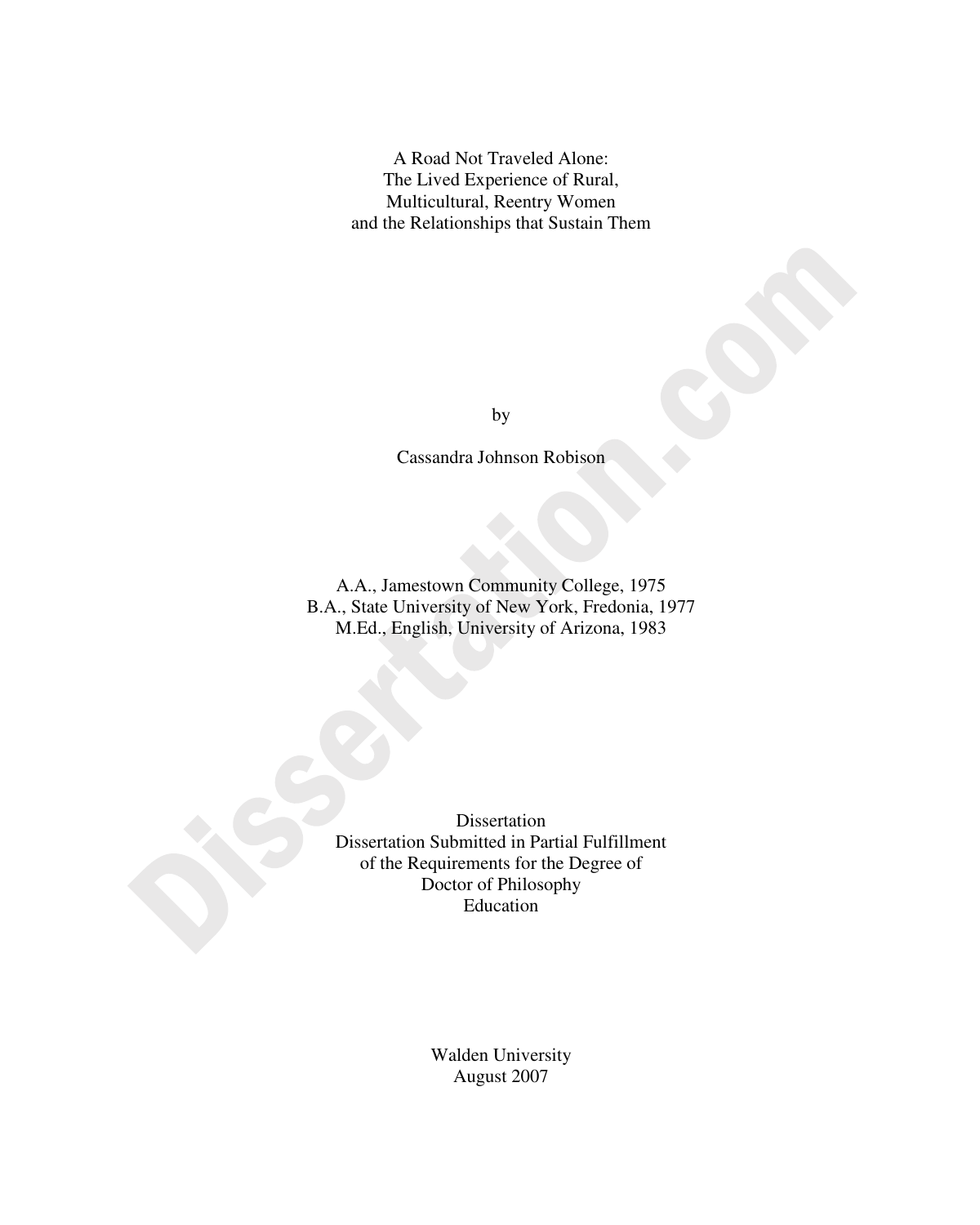# DEDICATION

**Dedication:** For Maria Deckner, whose mentorship guided me back to college; for Ida Hedin, whose unconditional support of me as a child still echoes in my heart; and for reentry women everywhere.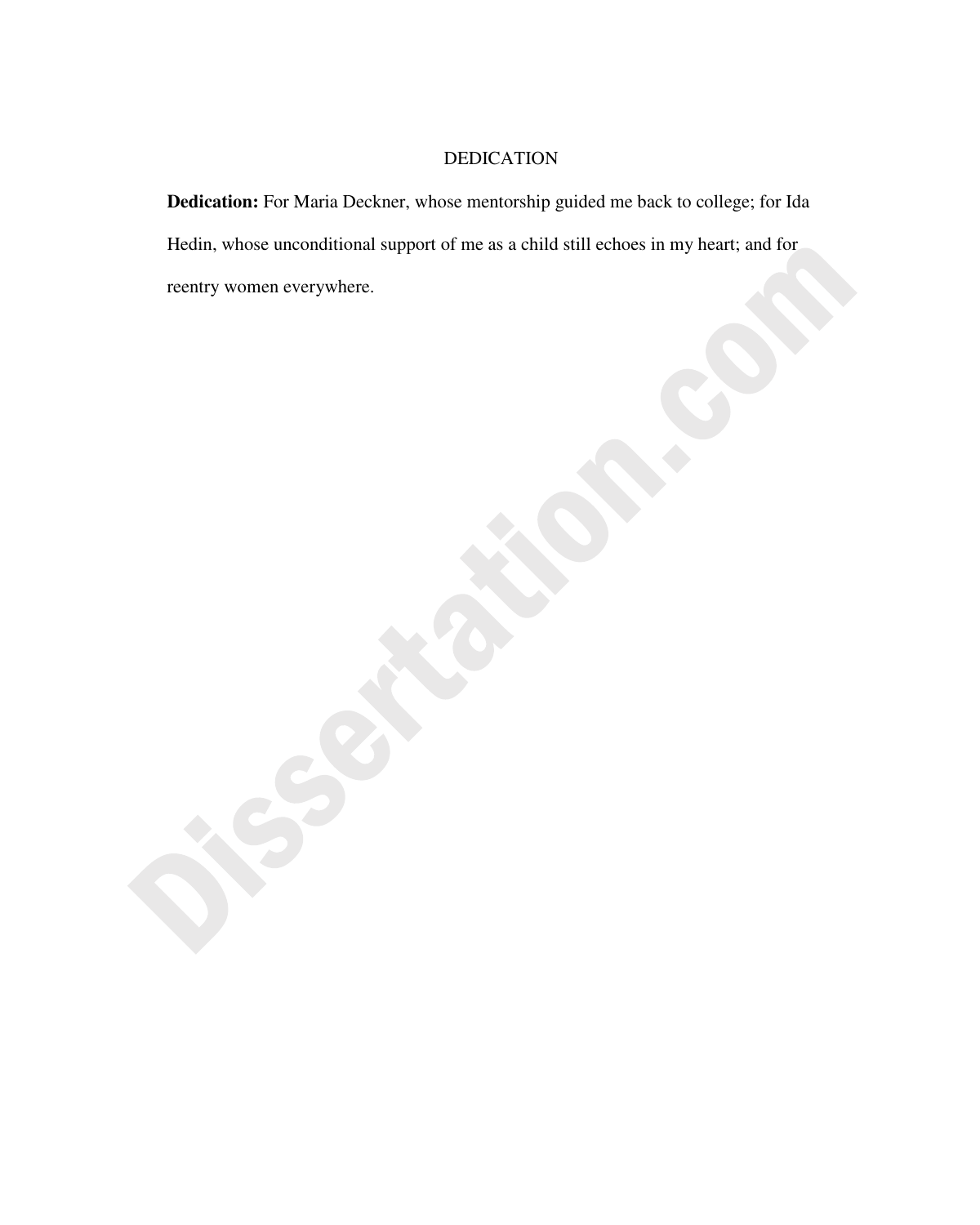#### ACKNOWLEDGEMENTS

I am indebted to my mentors, Dr. Catherine Marienau (chair of the dissertation committee), Dr. Kathleen Taylor, and Dr. Sigrin Newell, whose guidance, feedback, and encouragement were essential to me the past 5 years. Each gave me something of great value that kept me going personally and helped me grow as a scholar. Dr. Marienau and Dr. Taylor inspired me to this topic by their fine scholarship, interest in reentry women, and understanding of mentoring. Dr. Newell helped me with research design. All three challenged and encouraged me. It is due to their mentoring that I have come this far. I am grateful to them always and shall pay it forward.

I would like to thank the staff of the Walden Library, who have offered wellneeded assistance countless times, and who have always been friendly and professional. I thank Jeff Zuckerman, whose zest for language was an inspiration, and whose workshops prepared me for the proposal defense and the final defense. I extend a special note of gratitude to Dr. Dia Sekayi who was a source of inspiration.

I am indebted to the democratic vision of Dr. Clifton Conrad who inspired my interest in higher education while I was a master's level student in English with a minor in higher education at the University of Arizona. Dr. Conrad's deep and abiding faith in the inherent democracy of public education still shines in my teacher's heart. I am sure he has inspired a generation of educators and scholars.

I am deeply grateful to many reentry women students who taught me the value of mentoring, and who continue to inspire me. Georginia Brownell Uribe's insight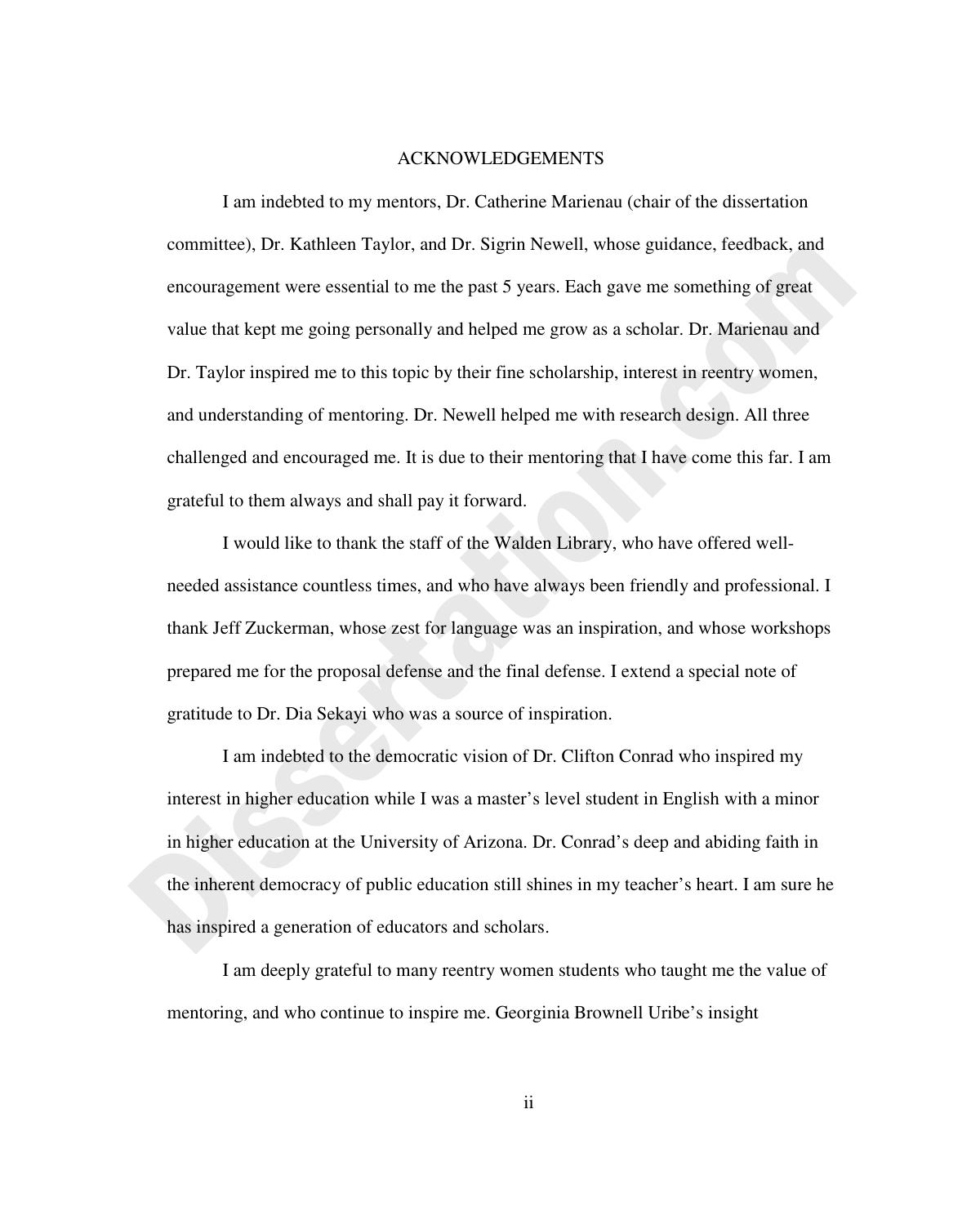suggested the title of this paper, and Natalie Lyons' emerging voice became poetry. Each has taught me the value of mentorship.

I wish to acknowledge a number of professors who inspired me along the way, notably Dr. Margaret Fleming, professor emeritus, University of Arizona, a formal mentor; Tristram Barnard, Dr. Henry Salerno, Dr. Robert Schweik (SUNY, Fredonia); and Dr. Raymond Hagstrom, Dr. Raymond Eckstrand, and Dr. Harry Bridges (Jamestown Community College, New York). I thank my colleagues, Dennis Pritchard and Joan Warner (Jamestown High School, New York). Their standards of excellence and quality of character will always be a part of my teaching and my self.

I am grateful to my colleague Judy Haisten, whose partnership in scholarship always nurtured my spirit and without whose friendship and collegiality I might not have made it through this journey through academe. Thanks to Deans June Jones, Sharon Cooper, and Joanne Bellovin, whose support both personal and professional kept me going.

On a personal level, I thank my wonderful sons, Aryl Robison and Brennan Robison, who always support me; my daughter in law, Pati, whose work ethic inspires me; and my mother, Barbara Forsberg, whose example taught me to endure. Finally, warm thanks to my sister, Victoria Johnson Barone, whose wisdom and kindness continue to illuminate my life; to poet Suzanne Keyworth, my treasured friend; and to my friend, Pat Singer Doyle, who has seen me through half a century of transformation.

Such a nexus of support sustains me.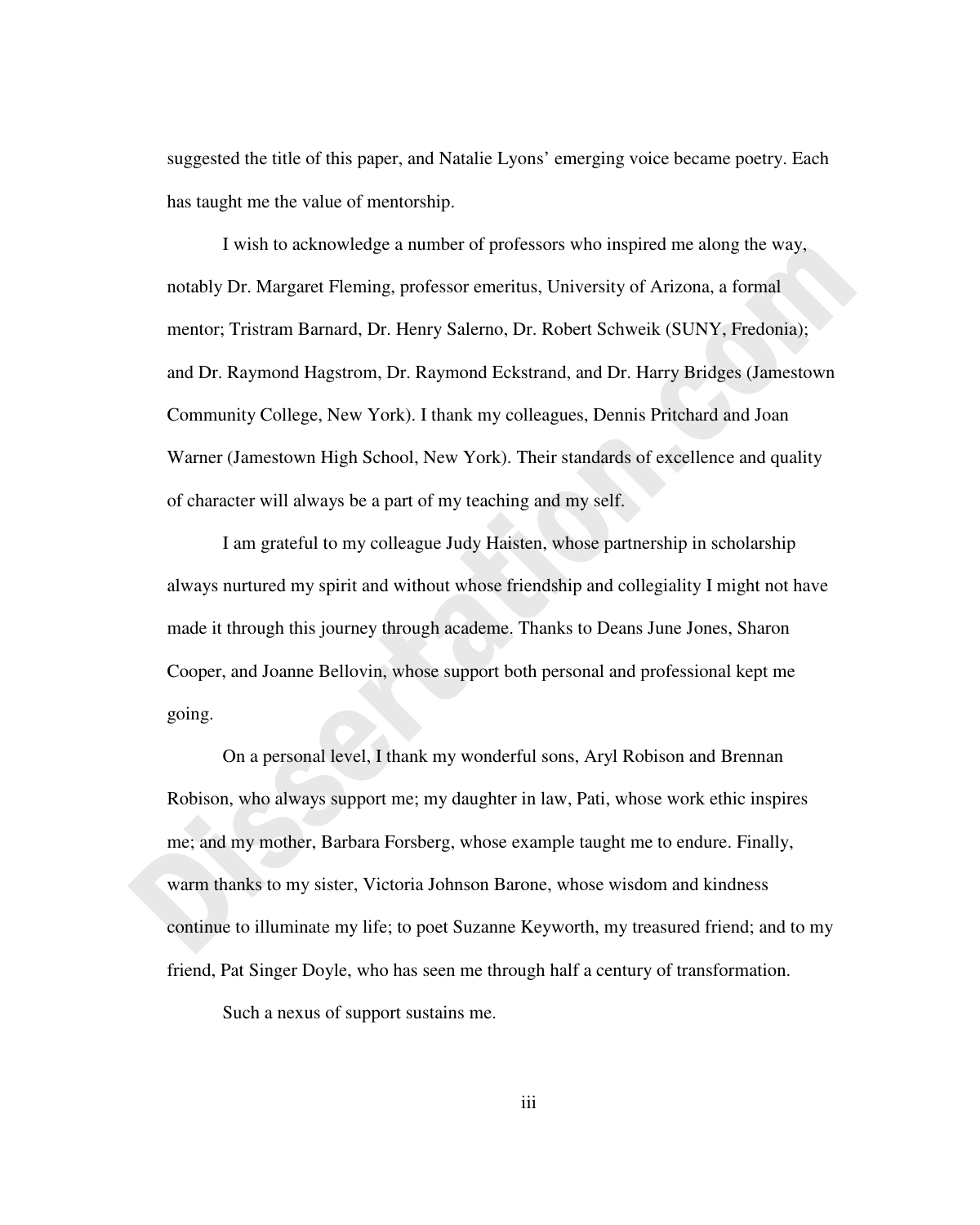# TABLE OF CONTENTS

| Constructivism and Its Applications to Reentry Women's Development 22 |  |
|-----------------------------------------------------------------------|--|
|                                                                       |  |
|                                                                       |  |
|                                                                       |  |
|                                                                       |  |
|                                                                       |  |
|                                                                       |  |
|                                                                       |  |
|                                                                       |  |
|                                                                       |  |
|                                                                       |  |
| <b>Site</b>                                                           |  |
|                                                                       |  |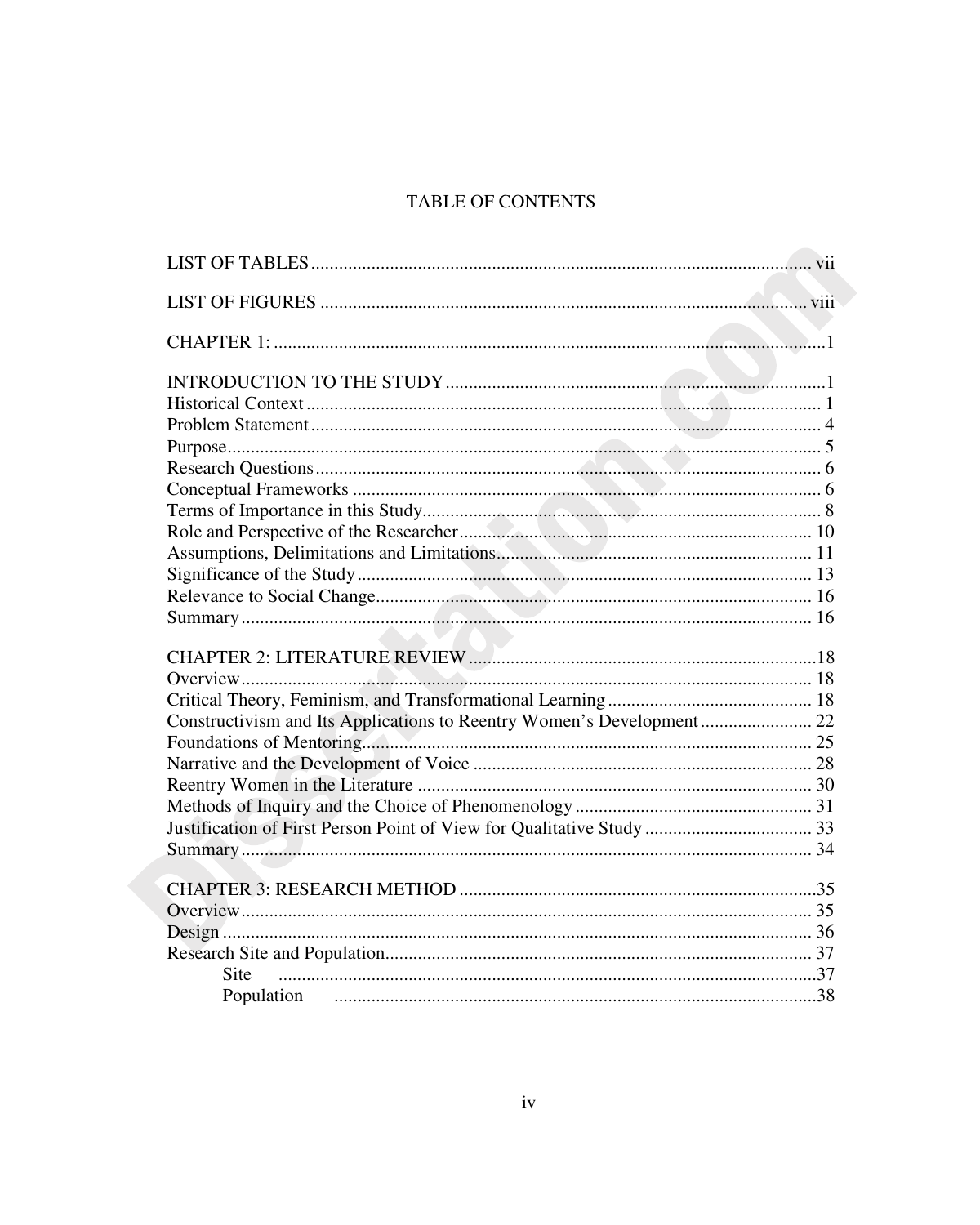| <b>Audit Trail</b>                                                   |  |
|----------------------------------------------------------------------|--|
|                                                                      |  |
|                                                                      |  |
| Data Collections                                                     |  |
|                                                                      |  |
|                                                                      |  |
|                                                                      |  |
|                                                                      |  |
|                                                                      |  |
|                                                                      |  |
|                                                                      |  |
|                                                                      |  |
|                                                                      |  |
| <b>Reasons for College Entrance</b>                                  |  |
|                                                                      |  |
|                                                                      |  |
| Self-Perception, Including Voice and a Woman's Place in the World 68 |  |
| <b>Final Thoughts</b>                                                |  |
|                                                                      |  |
|                                                                      |  |
| CHAPTER 5 SUMMARY, CONCLUSION, AND RECOMMENDATIONS75                 |  |
|                                                                      |  |
|                                                                      |  |
|                                                                      |  |
|                                                                      |  |
|                                                                      |  |
|                                                                      |  |
|                                                                      |  |
|                                                                      |  |
|                                                                      |  |
|                                                                      |  |
|                                                                      |  |
|                                                                      |  |
|                                                                      |  |
|                                                                      |  |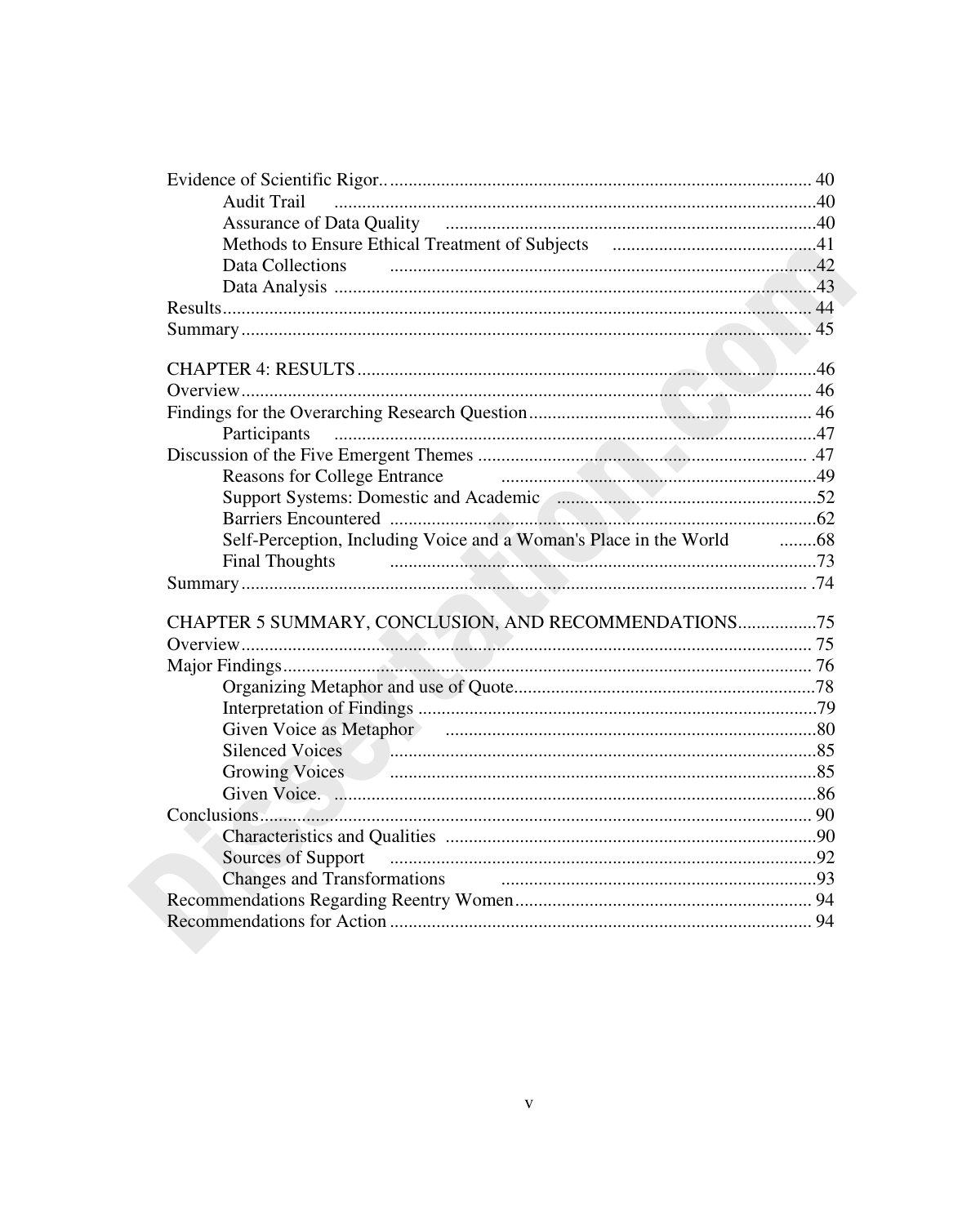| APPENDIX E: POETRY ARTIFACT <b>CONFIDENTIFICAL EXECUTES</b> |  |
|-------------------------------------------------------------|--|
| APPENDIX F: SAMPLE TRANSCRIPTION WITH DEVELOPING CODES 122  |  |
| APPENDIX F: SAMPLE TRANSCRIPTION WITH DEVELOPING CODES122   |  |
|                                                             |  |
|                                                             |  |
| <b>CURRICULUM VITAE</b>                                     |  |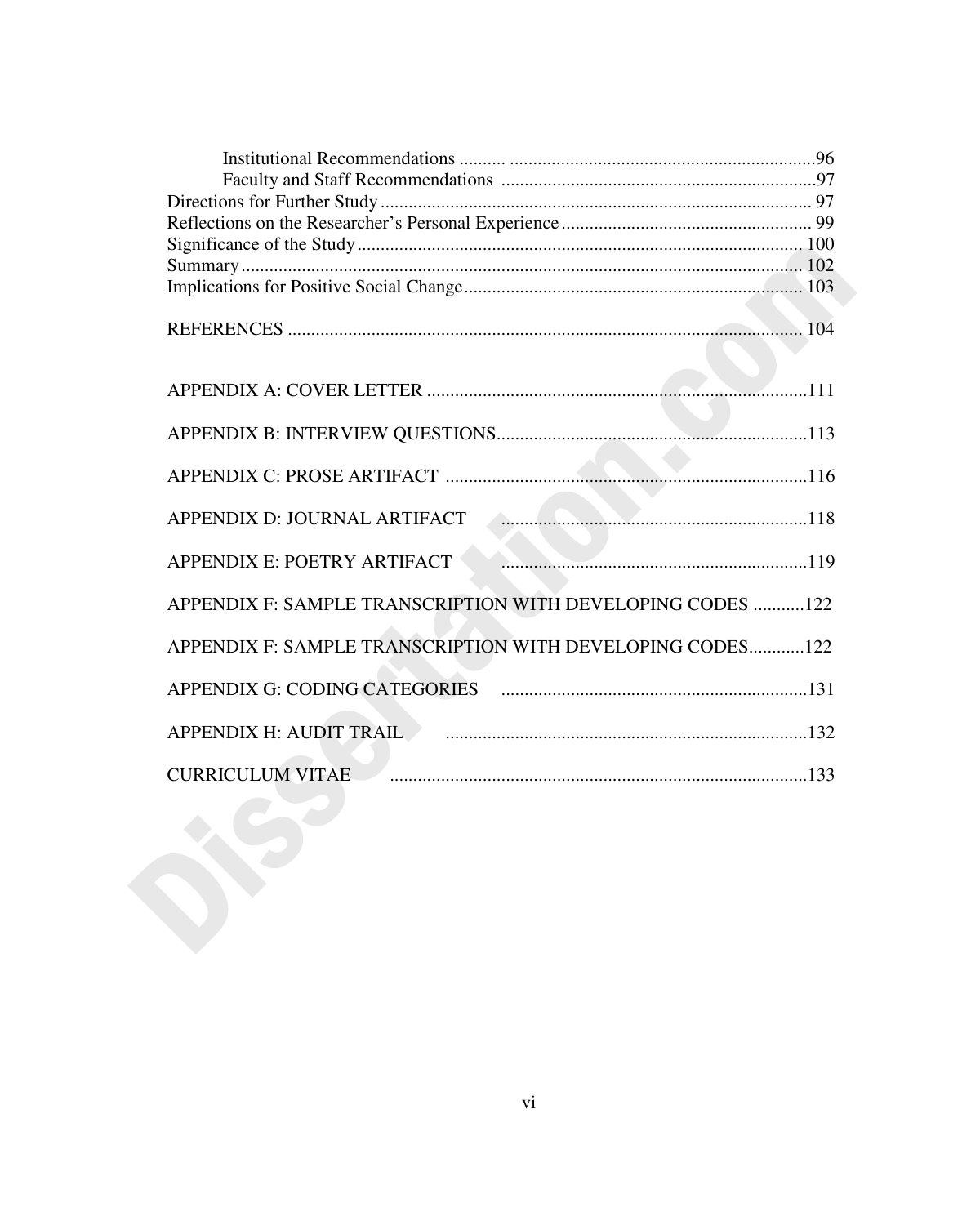# LIST OF TABLES

|                 | TABLE 2: Recommendations for Reentry Women, Institutions of Higher Learning, and |  |
|-----------------|----------------------------------------------------------------------------------|--|
| Faculty & Staff |                                                                                  |  |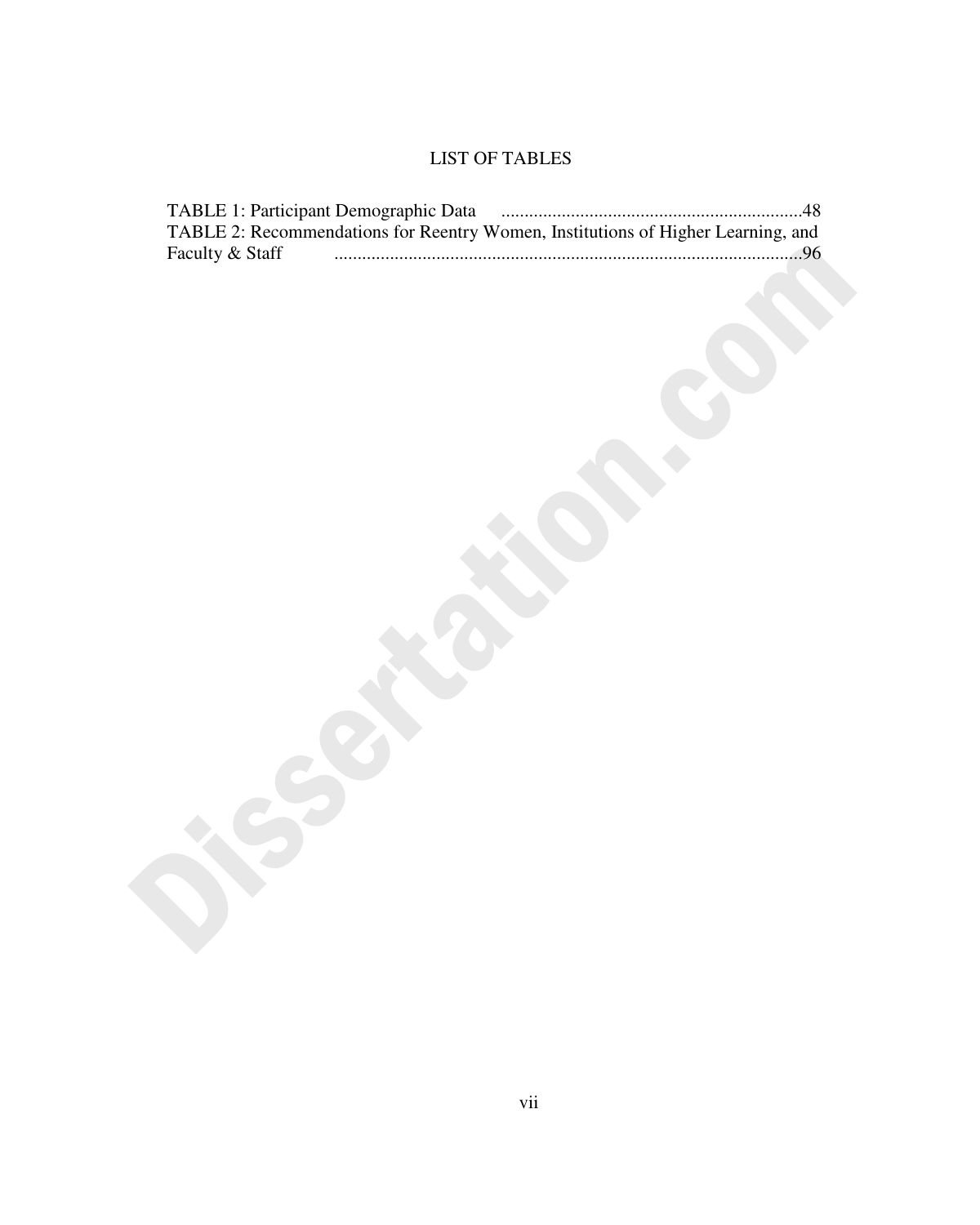# LIST OF FIGURES

| FIGURE 2: Influences That Support and Reflect Positive Change in Reentry Women |  |
|--------------------------------------------------------------------------------|--|
|                                                                                |  |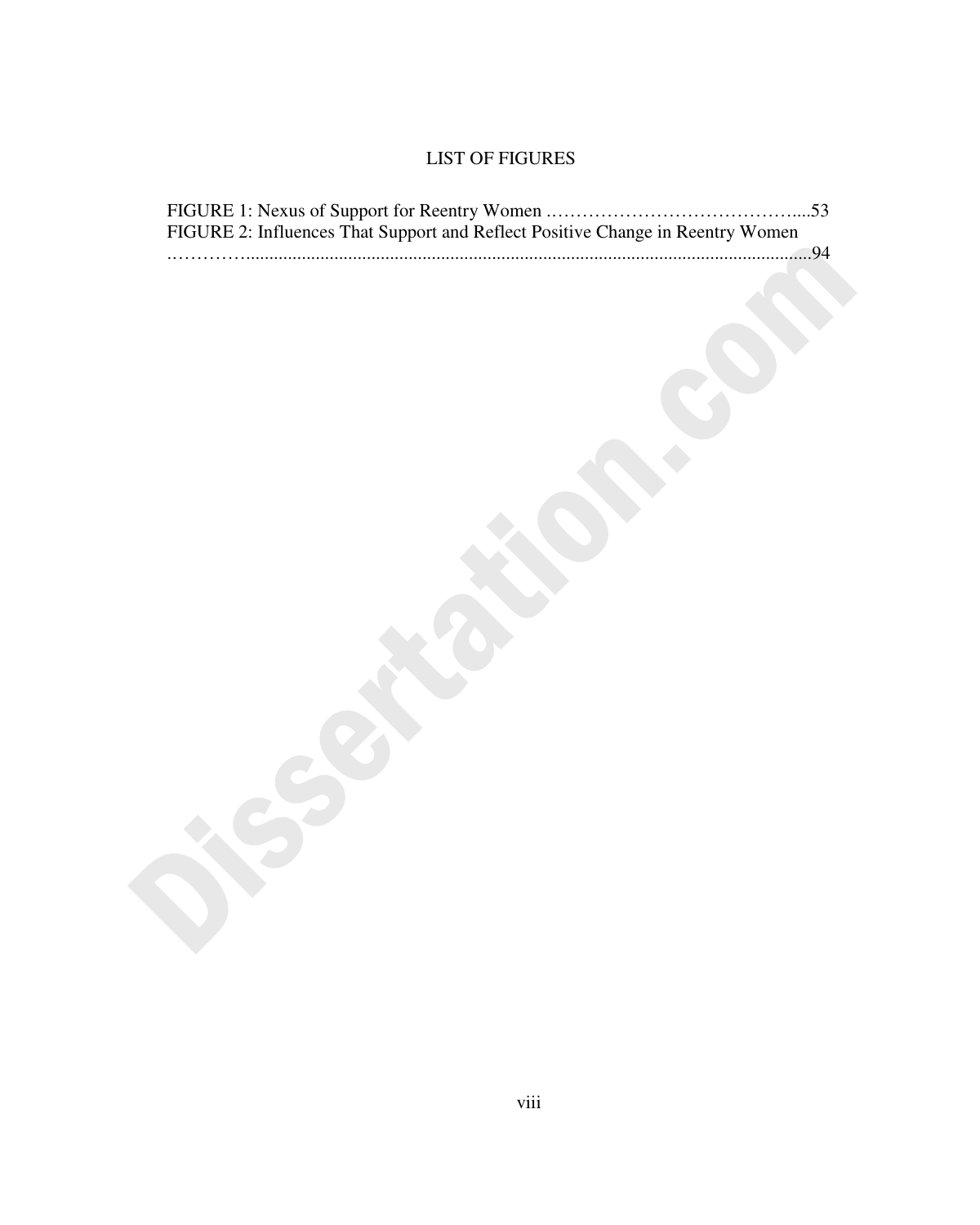## CHAPTER 1:

## INTRODUCTION TO THE STUDY

# Historical Context

During the past 35 years, the student population in American institutions of higher education has changed dramatically to include women students in numbers previously unimagined. The sweeping social changes in both laws and ideologies of the 1960s changed the lives of women forever. A number of factors can be cited as influencing the demographic shift in higher education, but one can reasonably name the heightened awareness of civil rights and women's rights, the goals of the feminist movement, and the evolution of advanced birth control methods that gave women control over their physical selves that in turn allowed them new freedom over their lives. For the first time in history, women of the latter  $20<sup>th</sup>$  century had the deliberate choice of what to do with their lives following high school. The significance of this is truly revolutionary.

Offered new venues and freedom, women began to enter colleges and universities in unprecedented numbers; in response, most institutions eradicated men or women only policies and opened their doors to qualified students of both genders. Women's studies and feminist criticism became respected domains in the best universities. Women began to assume positions of power and privilege as a result of higher education. Equity has not yet been attained, but conditions have improved for women students and women faculty.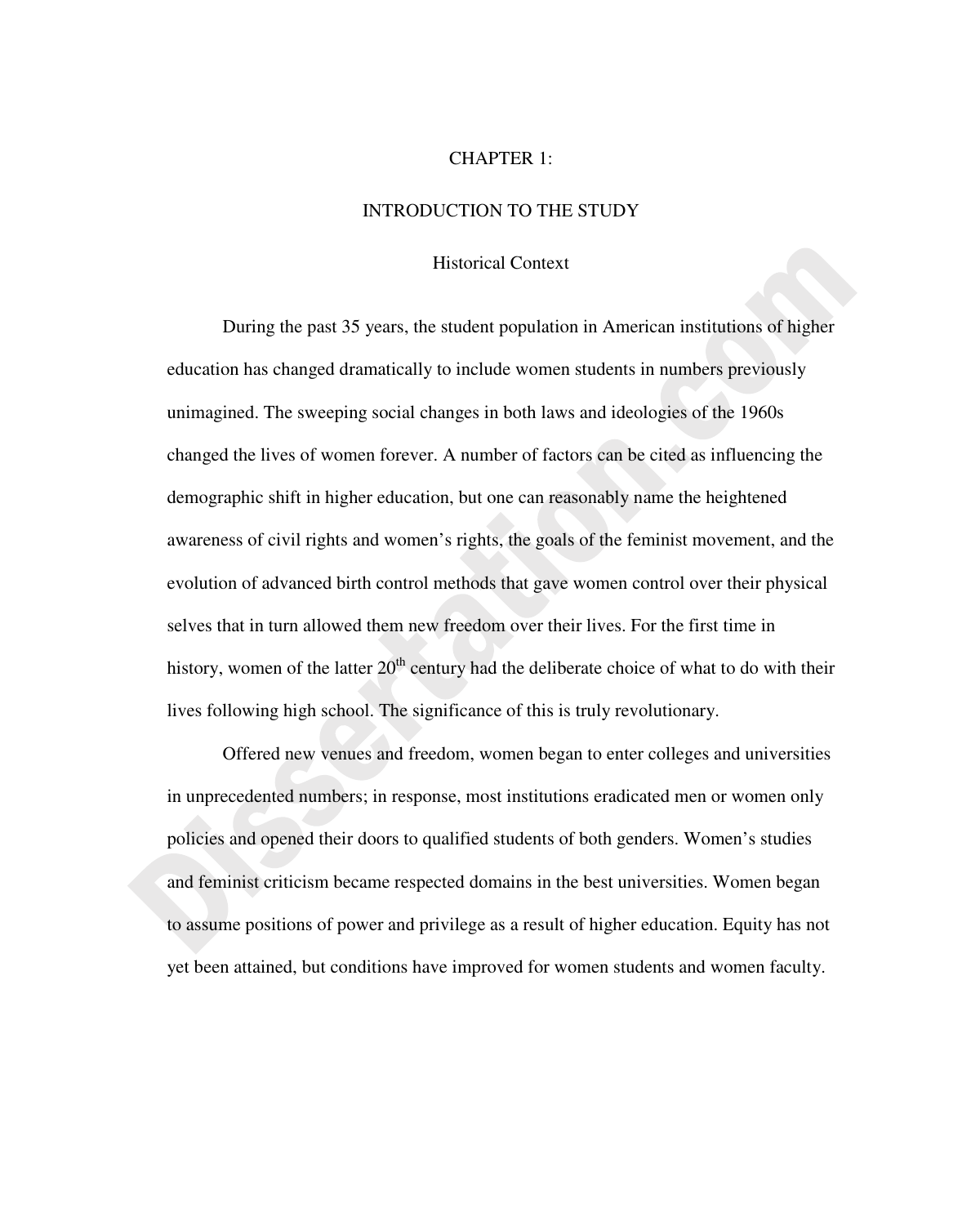Mezirow (1978) was the first to highlight the phenomenon of the reentry woman—a woman of older than traditional age returning to academe to pursue a degree or an advanced degree. Such women have specific and singular needs, according to their personal lives. Reentry women might be single parents, live below the national standard of living, work one or more jobs, and suffer or have suffered emotional or physical abuse. This student population is substantively different than the 18 year old son or daughter sent off to a fully paid education with an in loco parentis concept of dorm and college life. The demographics of higher education had been dramatically changed.

Older, adult women return to school for varying reasons, such as the disorienting dilemma noted by Mezirow (1997, 1978) as widowhood, divorce, job loss, or single parenthood. Some return for vocational change (Clayton & Smith, 1987; Padula, 1994). They may not know precisely why they return to school, driven instead by the intuitive impetus towards self-actualization. In all aspects, this population is different from the traditional college student of the past and the present.

Belenky, Clinchy, Goldberger, and Tarule (1986) addressed the concern of emerging voice and the differing ways adult women learners had of experiencing and engaging the world. Belenky et al. theorized that women students, particularly older women students, had trouble finding their voice–speaking for themselves, saying no, asserting their boundaries. This development of voice is crucial to this study's thesis and its method of inquiry as will be further discussed in chapter 2.

Today, women students comprise 56% of the student population in higher education, according to the U.S. Department of Education (2006, Center for Education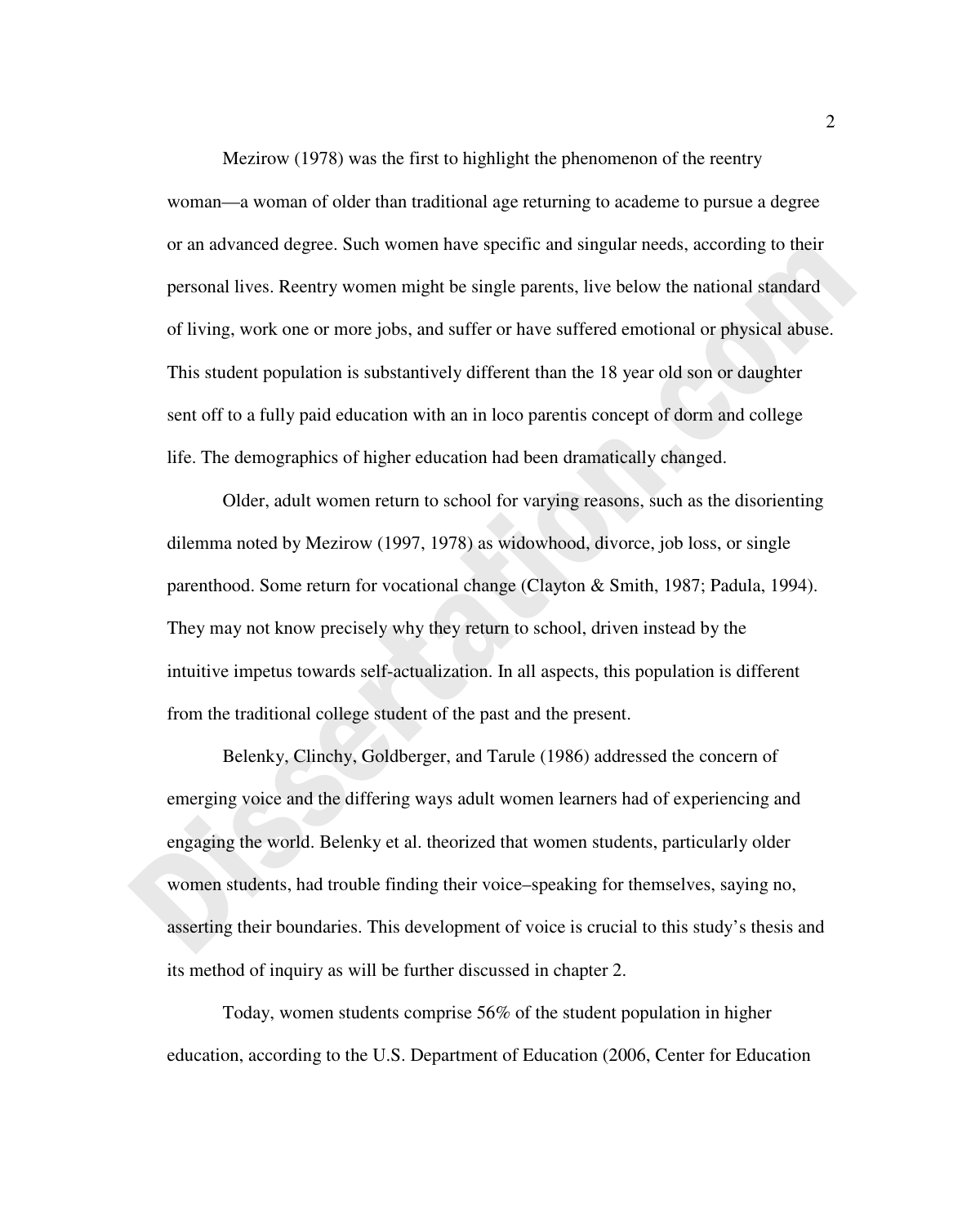Statistics, table 170). Reentry women form a substantial portion of those women students, 41% or higher (Hayes & Flannery, 2000; Touchton & Davis, 1991; U.S. Dept. of Education Report, 1995). Adult women students have become a significant factor in American higher education:

In 2006, the numbers of older adult women students in higher education are greater than at any time in history. About 56% of undergraduates in the nation's colleges and universities are women, according to the report. The data reflect the significant progress made by women in higher education since the early days of the women's movement in the 1970s, when they represented just over 4 in 10 college students. Since that time the availability of community college programs designed to meet the needs of nontraditional students has expanded considerably, perhaps contributing to the increase in enrollments of older women. (Manzo, 2004)

Current research indicates that reentry women face substantial obstacles unique to their experience in higher education and related to their diverse roles and multitasked lives (Droegkamp & Taylor, 1995; Gianakos, 1996; Kartje, 2000; Taylor & Marienau, 1995). Research has established that reentry women profit from formal and informal mentoring, a unique tutelage and support system that guides such women towards positive models of self and serves to support and challenge them on their journey through higher education (Belenky et al., 1986; Dirkx, 1997; Taylor & Marienau, 1995; Taylor, Marienau & Fiddler, 2000). As noted by Taylor, Marrienau, and Fiddler (2000), the value of mentoring is supported by Kegan's (1982) comment that "Who comes into a person's life may be the single greatest factor of influence to what that life becomes" (p. 19). Such a mentoring experience may be offered by professionals in the field of higher education and also by personal friends, colleagues, children, employers, and ministers. I term this important support system a nexus of others. Reentry women may profit from a unique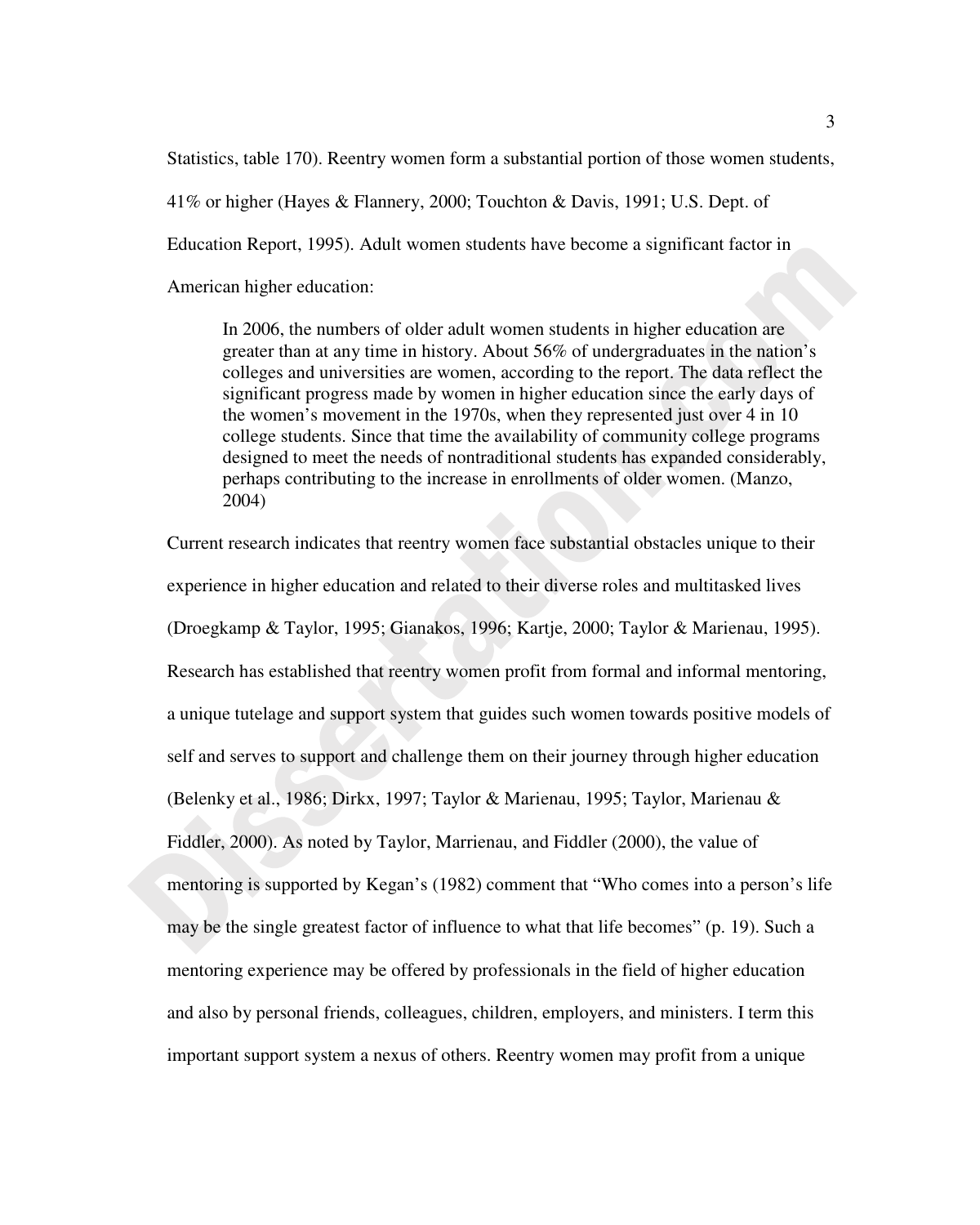nexus of others who support, nourish, and sustain them, and who offer a construct from which reentry students develop voice; moreover, this development of voice implies a connection to self-esteem and confidence, changing frames of reference, and an empowered view of themselves and their status in the world. It may in many cases remove reentrywomen from harm's way and improve their own and their family's standard of living. In so doing, their success contributes to the enrichment of their societies.

## Problem Statement

Little research has been done on reentry women and their relationship to support systems. Although the current literature is rich with information on the value of mentoring and some recent dissertation research deals with reentry women, few studies address both. Even fewer studies include multicultural, multiracial reentry women (Johnson-Bailey & Brown, 1997), focusing instead on white middle-class women and generalizing the results. According to Caffarella and Olson (1993), generalizations of this sort are inappropriate and need to include a broad cultural sampling when studying reentry women. Previous research concluded that reentry women succeed due to a number of factors, including persistence and support systems that address their singular concerns (McGiveney, 2004). Johnson-Bailey (1997, 2001) identified a critical relationship between mentors and the academic success of minority reentry students. A review of the literature proves that studies rarely address the relationship of reentry women in relationship to a broader nexus of support. A ProQuest search indicated that six dissertations have been conducted about reentry women during the past 5 years, in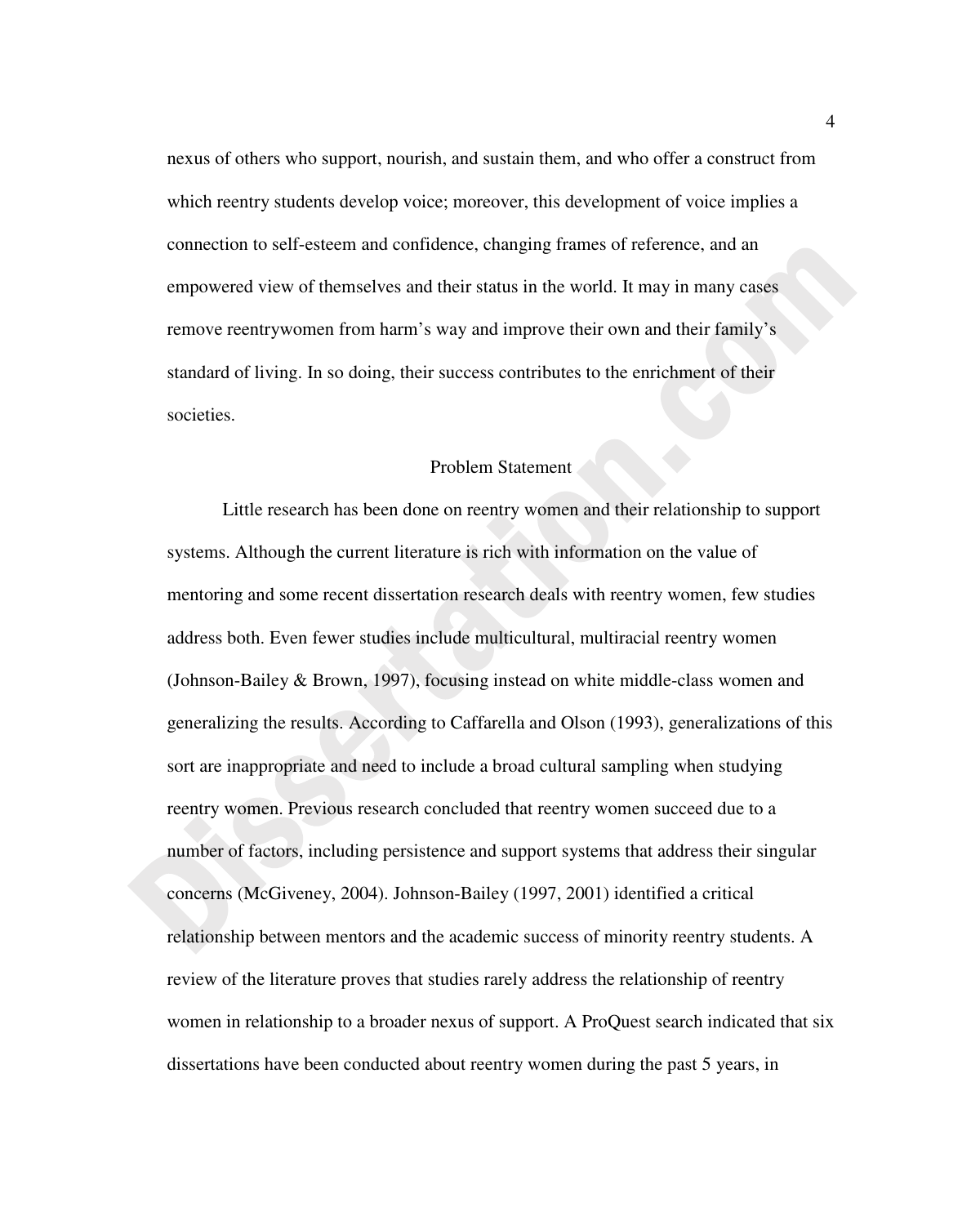contrast with 1,107 on mentoring and 37 on older women in higher education (June 19, 2006 at www.waldenu.edu.dissfind.html). No dissertations were found to have been written on a topic that directly explores reentry women and their nexus of support. The current study seeks to bridge this critical gap.

#### Purpose

The purpose of this study was to better understand the lived experience of reentry women and the nexus of others that sustain them on their journeys in higher education. The pertinent and "single, overarching question" (Creswell, 1998, p. 99) that guided this study was, "What is the essence of the experience of reentry women, and how—if at all—does a nexus of others sustain them?"

Through the in depth personal interviews with 10 reentry women, I strove to "determine what an experience means" for such women who may be able to "provide a comprehensive description of it," as suggested by Moustakas (1994, p. 54). From the narratives of their lived experience, I hoped to ascertain the essential meanings both common and unique to reentry women that would provide readers with the "essentially invariant structure or essence of the experience" (Creswell, 1998, p. 55). The participants themselves may have discovered truths in the inherent self-reflection and telling of their own stories. This study's research contributed to the literature in a significant way about reentry women in higher education and their need for support systems. Findings that resulted from this study provide description and further information about the needs of a growing student demographic in higher education. This phenomenological research study provided information about reentry women in higher education not previously addressed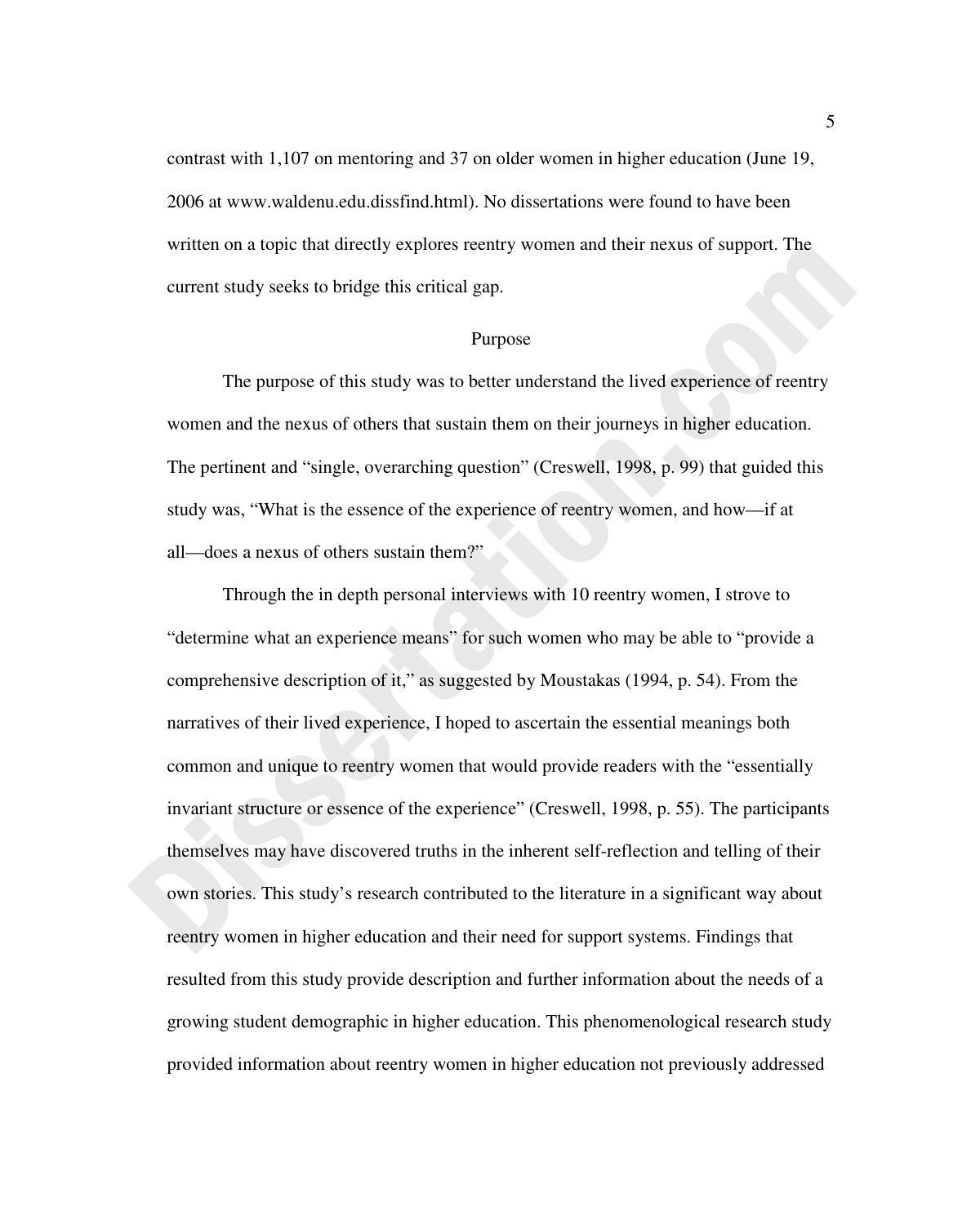in the literature, explored the unique bridge between reentry women and mentoring, and offered data regarding multiracial and multicultural participants.

# Research Questions

This study sought to answer one overarching question, What is the essence of the experience of reentry women in higher education and their relationships with a nexus of others who offer support? In addition, it sought to answer a subset of critical questions regarding mentoring, support systems, and other emerging issues in an iterative and critically reflective fashion. The subset of questions can be found in the Methodology section in chapter 3.

# Conceptual Frameworks

Three major theoretical perspectives informed this study. Transformational learning was joined by feminist theory and critical theory to provide the conceptual frameworks for this research. In 1978, Mezirow conducted a grounded theory study of what he termed *reentry women* in education. His research resulted in a theory of transformational learning. Mezirow posits that women's lives and their frames of reference are literally and figuratively transformed by their experiences in higher education. According to Mezirow's theory of perspective change among reentry women, changing frames of reference result in altered concepts of self, including an awakening consciousness of self-identity and a change or shift of a woman's perceived role within her world.

Both critical theory and feminist theory accept the notion of education as political and transformational, notions inherent in the current research study As noted by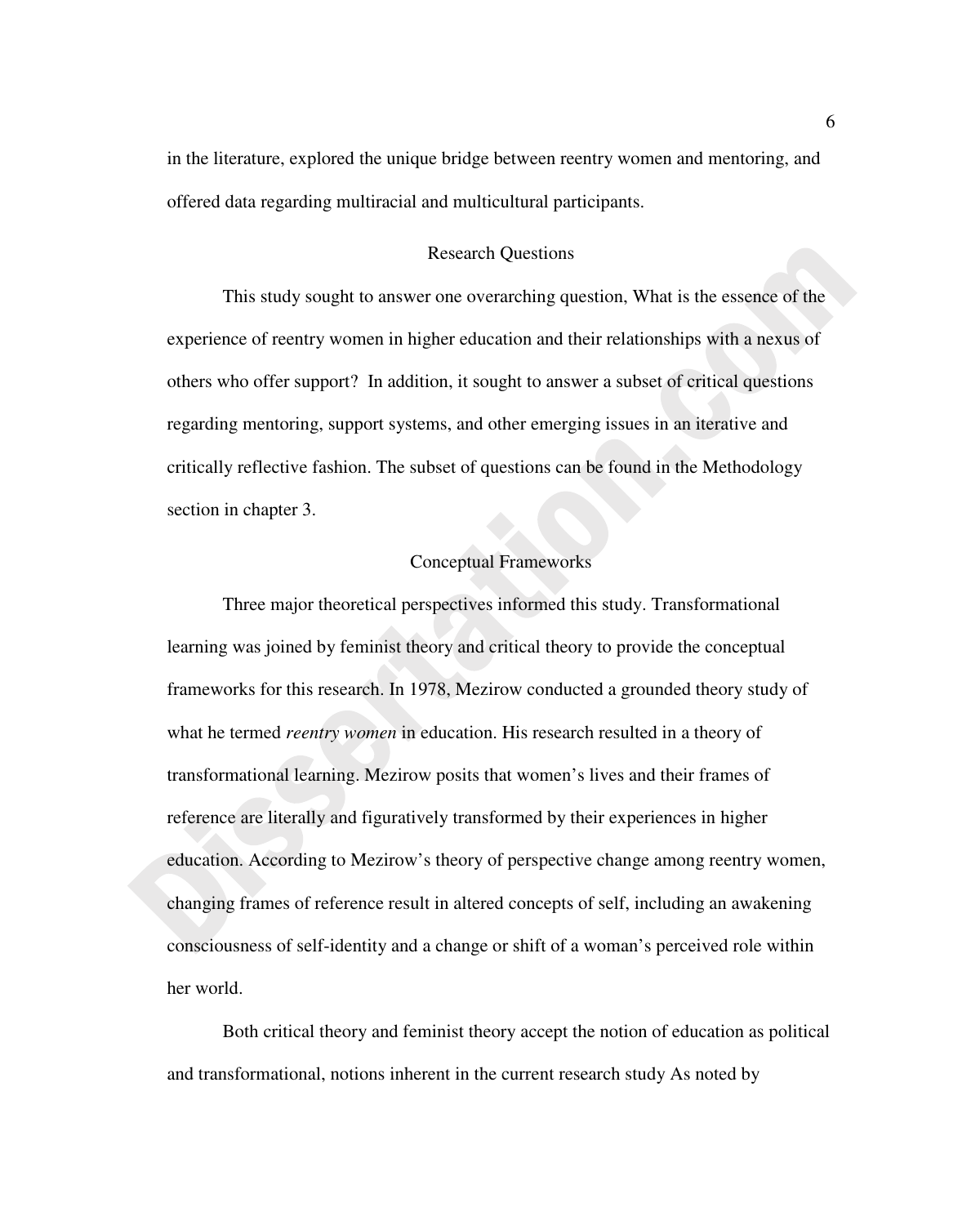McLaughlin and Tierney (1993) and Vaz (1997), some forms of research "are concerned with giving voice to those who have been silenced or marginalized and with the emancipatory possibility for those participating in the research" (Merriam, 2002, p. 69). This concept of giving voice to people who have previously been silenced lies at the heart of research that provided a venue for reentry women to tell their stories and in so doing perhaps discover their own truths; for the researcher, it provided an avenue to explore in depth the experience of reentry women and discover more about the phenomenon (McLaughlin & Tierney, 1993; Vaz, 1997).

A feminist perspective argues that truth is differential for individuals, according to their race, gender, and class. As such, a feminist perspective in research recognizes and celebrates individuality. Feminist perspective relies upon a certain indefinable sensibility of human dialogue and engagement, one particularly relevant when dealing with women (Belenky et al., 1986). The goal of feminist research approaches is "to establish collaborative and nonexploitative relationships, to place the researcher within the study so as to avoid objectification and to conduct research that is transformative" (Creswell, 1998, p. 83).

In complement, critical theorists question, challenge, and strive to better understand the values and hierarchies of society (Merriam, 2002). The interweaving of critical and feminist theories produced a unique perspective. It was through these lenses that I could establish rapport, gather data from observation and interviews, listen critically, analyze and interpret, and draw conclusions. The study profited by the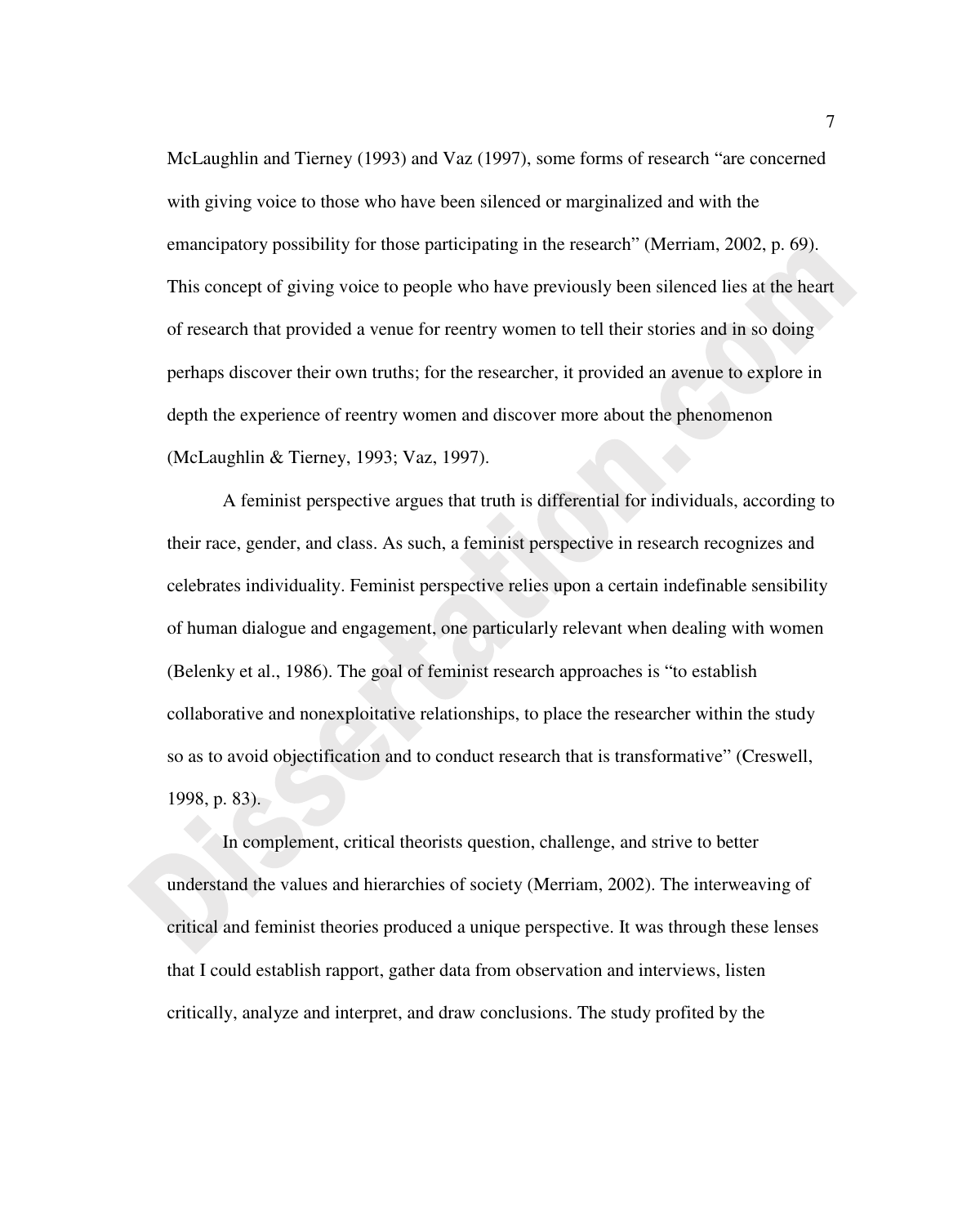frameworks of transformational learning theory, feminist theory, and critical theories in my quest to understand the experience of reentry women and their nexus of others.

# Terms of Importance in this Study

*Culture of oppression*: Any group or portion of society that restricts the freedom of another group and/or with deliberation prevents the emancipation and freedom of action and thought of others. This concept may regard gender, race, creed, or other criteria (Freire, 1972; hooks, 1999; Jasinki, 2004; Maher & Tetreault, 1994).

*Frames of reference***:** How an individual views the world and sees herself within that worldview (Schön, 1986).

*Mentoring:* The official or unofficial tutoring and support offered by one person to another, sometimes in a formal capacity and others in an informal manner. This unique tutelage implies a level of support, care, nurturing, sharing of knowledge, protection, and assistance (Bloom, 1995; Daloz, 1986; Daloz-Parks, 2000; Taylor, 1995; Taylor & Marienau, 1995; Taylor et al., 2000; Zachary, 2000).

*Formal mentoring:* A person appointed officially to serve as tutor and guide, sometimes in a professional or educational setting. The mentoring implies a guiding of one person by another. The duties of such a mentoring relationship are often clearly established beforehand and understood by both mentor and mentee.

*Informal mentoring:* An unofficial mentoring of one person by another as tutor, guide, or helper that may or may not be verbalized or acknowledged by one or both of the participants within the mentoring relationships. The informal mentor serves as some kind of nurturing and guiding force.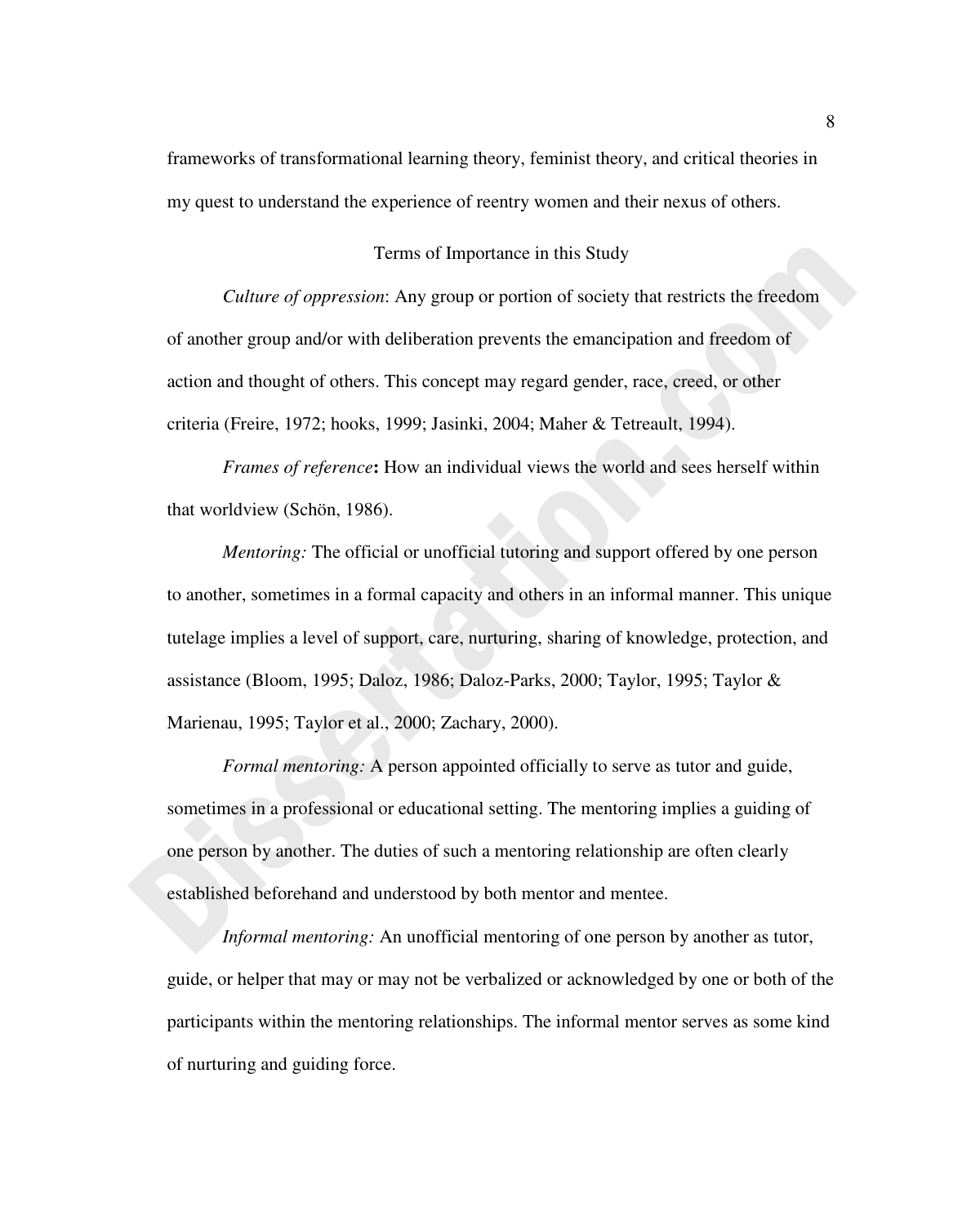*Narrative:* Literally, a story. In this research, the term is taken to mean or imply a personal story told about a life experience that conveys a sense of the protagonist's journey and an example of her lived experience (Belenky et al., 1986; Bloom, 1995; Brookfield, 1986; Caffarella, 1999; Clark, 1999; Daloz, 1986; Gilligan, 1982; Merriam & Taylor, Marienau & Fiddler, 2000).

*Nexus of others*: A support system formed by a group of formal and informal mentors, who guide, nurture, champion, and support a person in some fashion; in this study, a reference to a group of individuals who in some way aid the reentry woman on her educational journey. (This is my own terminology based on the writings of educational experts on mentoring, notably Bloom, 1995; Marienau & Taylor, 1995; and Taylor, 1995).

*Patriarchal culture:* A culture that was established by and retains its power by a systematic belief that women should be limited to certain roles in society and that the male gender is superior to the female gender. It contains elements of bigotry and gender bias and specific role expectations in regards to women and wives (Bachman & Saltzman, 2006; hooks, 1999; Jasinki, 2004; Lenton, 1995; Wade, 2004).

*Reentry women:* Adult students age 25 and over who are entering or returning to college after a period of 5 or more years (Mezirow, 1978; Reisinger, 1999).

*Transformative learning:* As initially defined by Mezirow (1978), Mezirow (1995; 1997) and Mezirow and Associates (2000), transformational learning is the idea that learning is a longitudinal process through which the individual is transformed in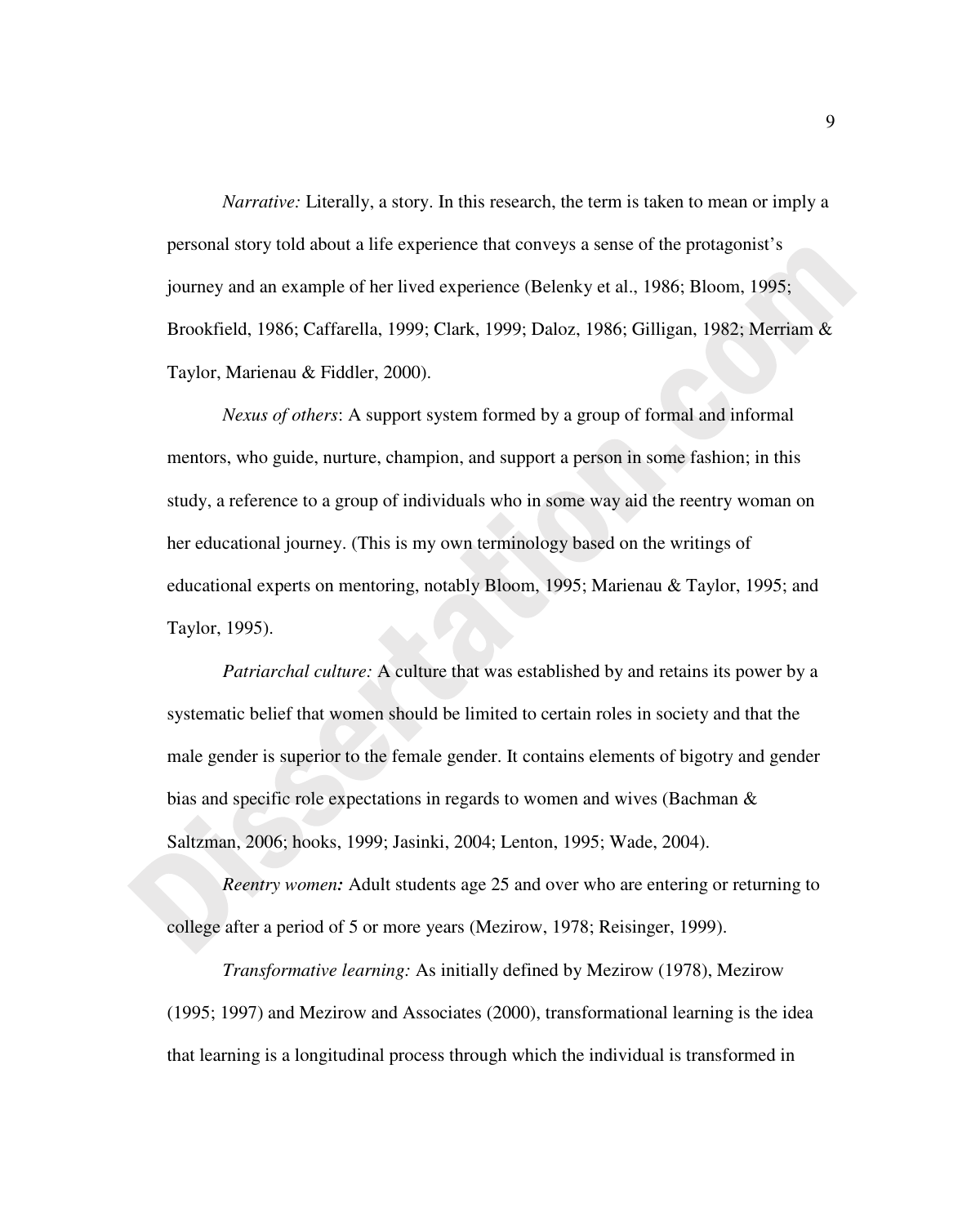frames of reference and voice. (Cranton, 1997; Dirkx, 1997; Pilling-Cormick, 1997; Schön, 1986).

*Voice:* In this research study, voice refers to the emergence of a capacity to tell one's story and to speak for oneself to the world at large. The development of voice indicates a recognition of self as an independent agent and some esteem for the parameters of selfhood. As defined by Belenky, Clinchy, Goldberger, and Tarule (1986), voice is critical in the development of women learners and in truly transformational learning. (In addition, Bloom, 1995; Taylor, 1995; Taylor & Marienau, 1995).

# Role and Perspective of the Researcher

My political sympathies from an early age lay with the oppressed, the undervalued, those with small voices or no voices at all. I was raised in a democratic home with Swedish immigrant parents; my maternal grandfather was a union organizer in the 1930s. Personally, my own education has been a journey of transformation, my life empowered emotionally, intellectually, and professionally by learning and studies in academe. I have been deeply and positively influenced, nourished, and sustained by a nexus of others. I not only recognize but also have experienced the chasm of oppression some women students dare to face and bridge in their journey of education. This perspective was understood as my subjective, personal experience, and was bracketed appropriately as called for in phenomenological study. Nonetheless, the establishment of rapport with participants called for some sharing of experience on my part; for this reason, the study was written in the first person formal point of view as suggested by feminist criticism and as accepted as appropriate in qualitative study by Hatch (2002).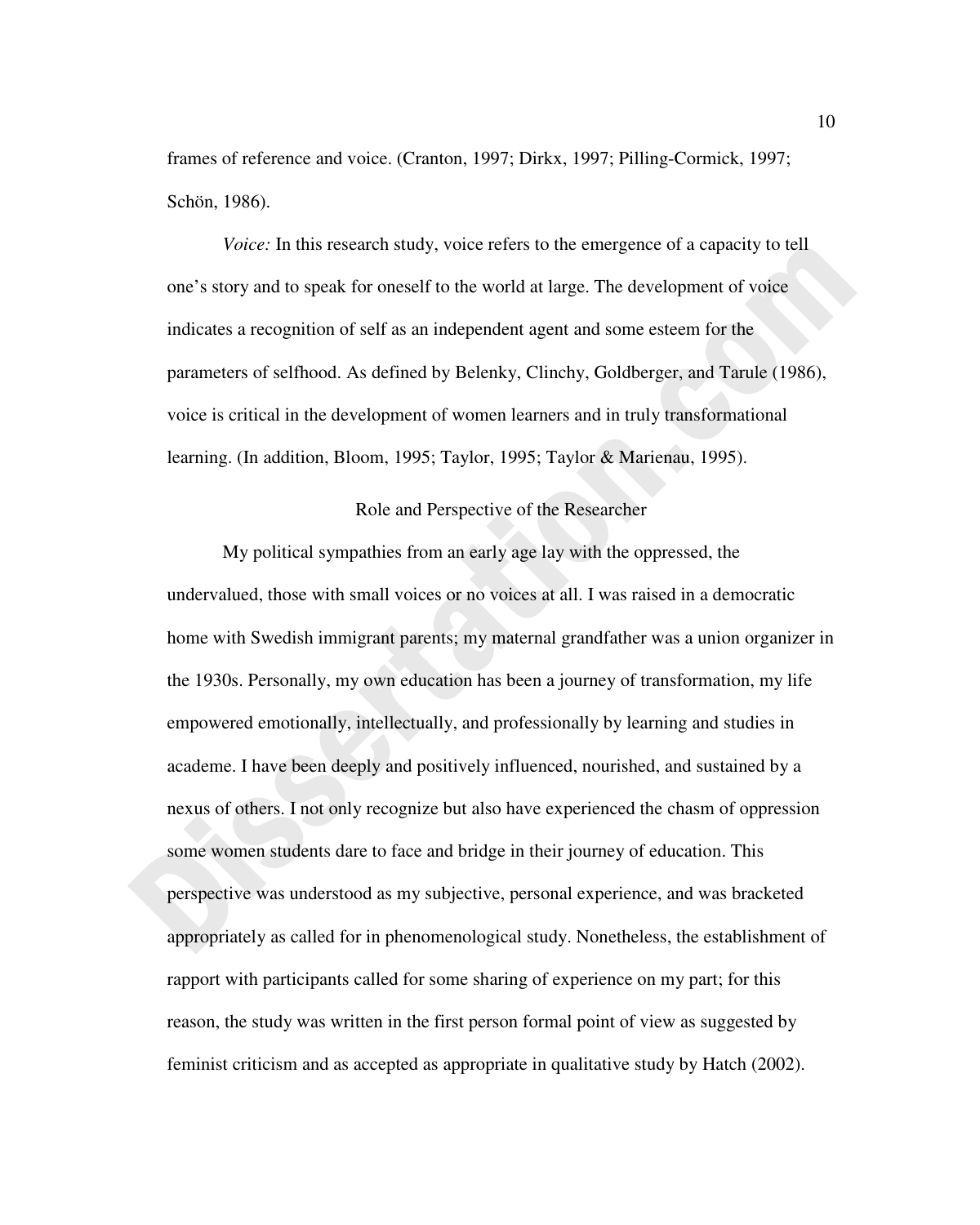#### Assumptions, Delimitations and Limitations

# *Assumptions*

This research project rested on the assumptions that the pursuit of self-knowing and the quest for self-actualization (Mazlow, 1968) are inalienable human rights. I see reentry women as a symbol of the democratic values and idealism of the Progressive Party of the late  $19<sup>th</sup>$  century and the Chautauqua Movement (1874), which advocated education for all and bringing education to the people, regardless of color, gender, or creed. I interpret these ideals to be appropriate feminist assumptions for this study. Such assumptions find support in Freire's (1972) *Pedagogy of the Oppressed*, in which the author declares education a political act and a political state.

I selected a unique group of participants from the rural South. I assumed that some of these women had been silenced during their adult lives and that the interviews and inherent self-reflection of the narrative process might give voice to some of the participants. They were required to share personal, even intimate, details of their emotional lives with me as part of their narratives, and in so doing, I assumed they shared their stories honestly and authentically.

In my years as an educator, I have observed the exhaustive and sometimes dangerous experiences of reentry women and their inability to speak for themselves, a trait that seems connected somehow to a missing sense of self. At the same time, these women exhibited admirable resolve and tenacity of purpose. Perhaps it is this paradox that makes them remarkable. Although their lives may seem outwardly successful as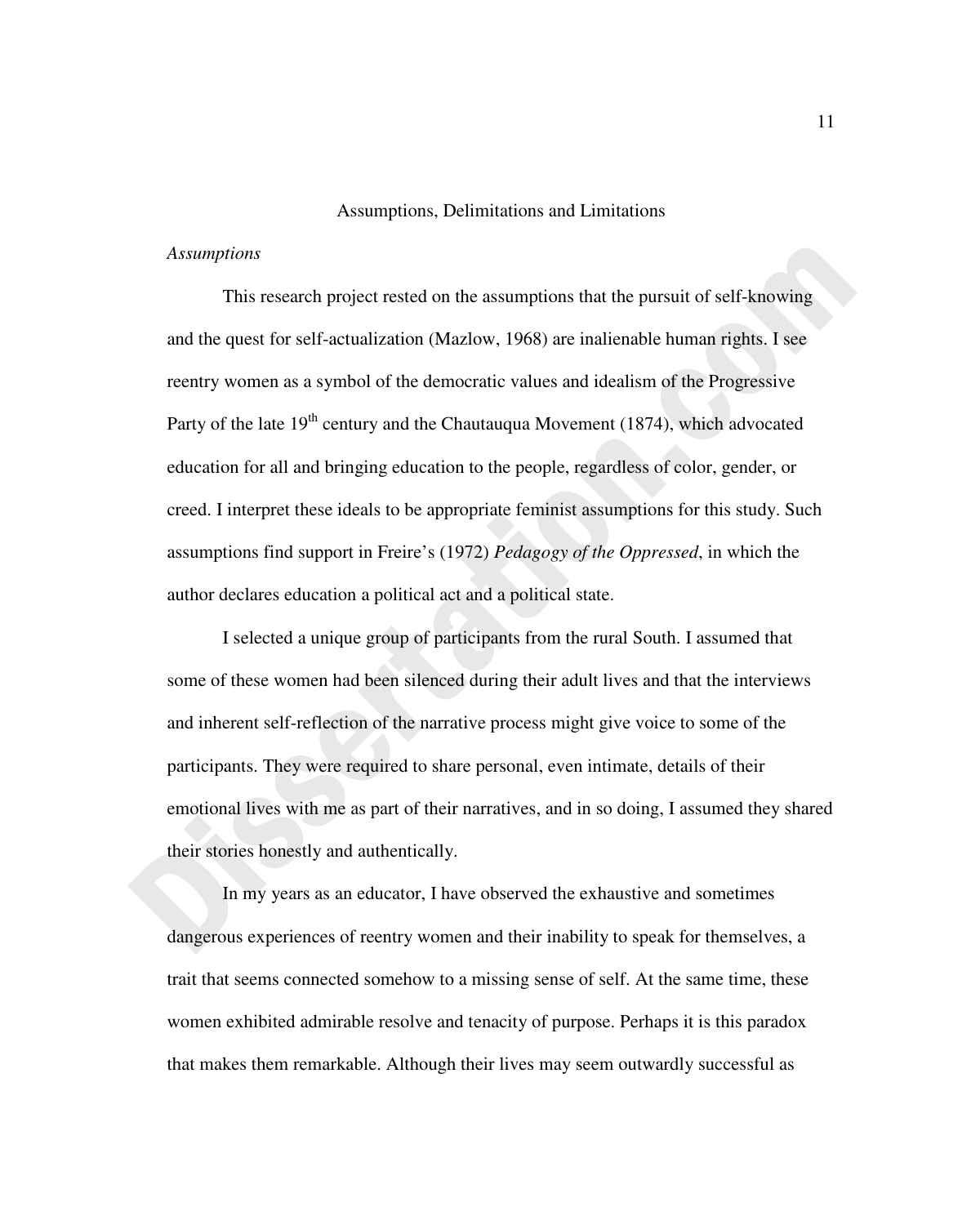wives, mothers, and workers, many spent their lives so interwoven with others' needs that their own identities were lost. Others have arrived on the doorstep of academe directly from perilous domestic conditions of abuse and violence and a poverty of spirit as well as material wealth. Reentry women often arrive desperately seeking something; acting out of some fundamental and intrinsic core of self-preservation. For them particularly, the journey through higher education may be heroic, transformational, and truly emancipatory. These assumptions underlay my research.

# *Delimitations*

This study focused on the lived experiences of 10 representative reentry women in central Florida at a small community college (6000 or fewer full time students in a given semester) and at two Florida universities. Although its findings may be illustrative of a generalized student population and cultural phenomenon, the findings refer only to the specific participants and site.

# *Limitations*

Participants' responses required a certain setting free or exposing truths that have heretofore been hidden. It was anticipated that some of the participants might be reluctant to share such intimate truths. Answering the questions and talking about their experiences and identifying a nexus of others—some obvious and some personal or even secret involved a critical reflection on their part on deep levels. As such, they were permitted to self-limit answers, offer partial information, or not answer questions that threatened them. These limitations were accepted a priori.